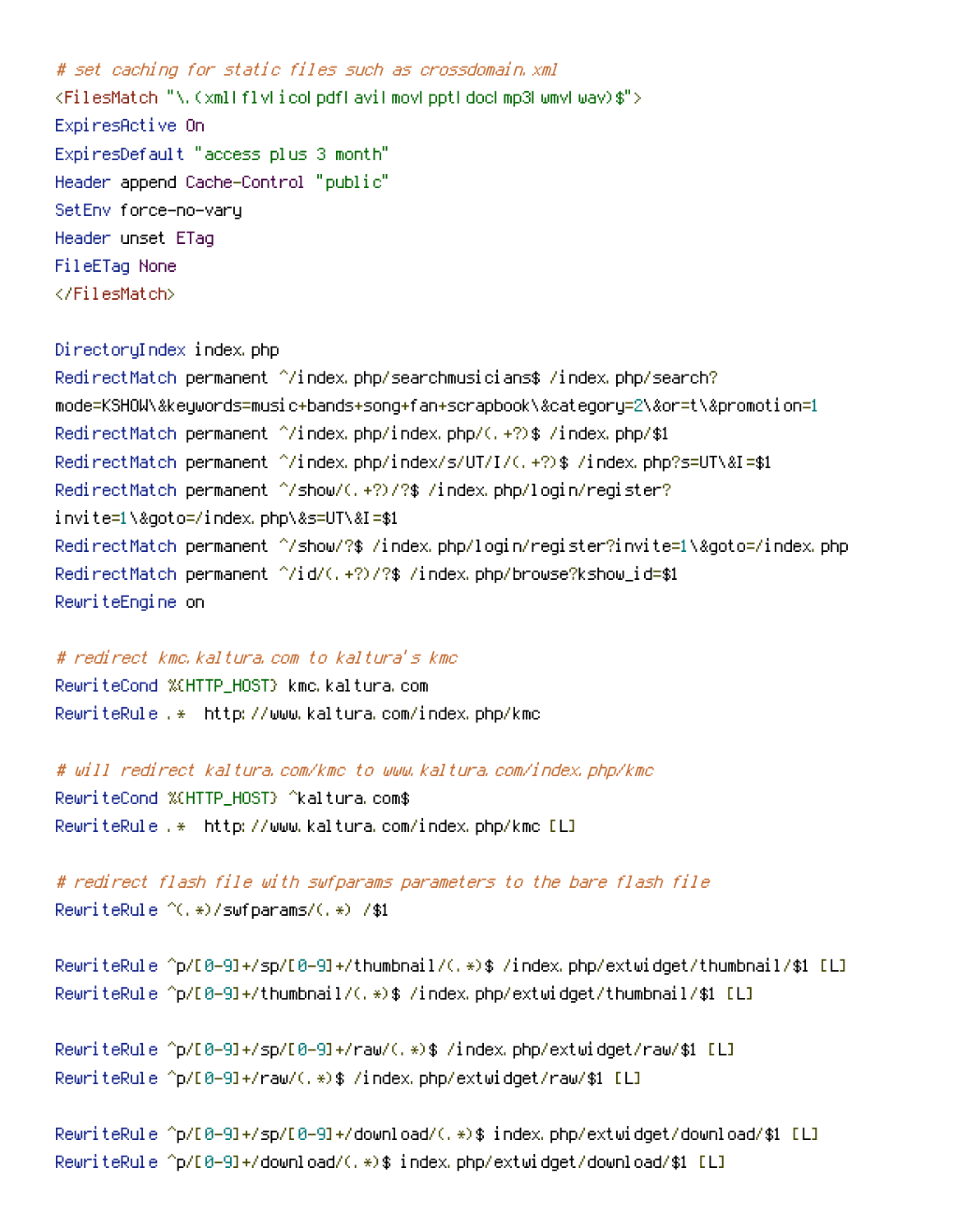# added Kaltura Screen Recorder Rewrite

RewriteRule ^p/[0-9]+/sp/[0-9]+/ksr/(.\*)\$ index.php/extwidget/ksr/\$1 [L] RewriteRule ^p/[0-9]+/ksr/(.\*)\$ index.php/extwidget/ksr/\$1 [L]

```
RewriteRule ^index.php/downloadUrl(.*)$ /index.php/extwidget/downloadUrl/$1 [L]
RewriteRule ^downloadUrl(.*)$ /index.php/extwidget/downloadUrl/$1 [L]
RewriteRule ^entryPage(.*)$ /index.php/extwidget/entryPage/$1 [L]
RewriteRule ^userPage(.*)$ /index.php/extwidget/userPage/$1 [L]
```

```
RewriteRule ^p/[0-9]+/sp/[0-9]+/flvclipper/(.*)$ /index.php/keditorservices/flvclipper/$1 [L
RewriteRule ^p/[0-9]+/flvclipper/(.*)$ /index.php/keditorservices/flvclipper/$1 [L]
RewriteRule ^flvclipper/(.*)$ /index.php/keditorservices/flvclipper/$1 [L]
```

```
RewriteRule ^s/p/[0-9]+/sp/[0-9]+/flvclipper/(.*)$ /index.php/keditorservices/flvclipper/$1
RewriteRule ^s/p/[0-9]+/flvclipper/(.*)$ /index.php/keditorservices/flvclipper/$1 [L]
RewriteRule ^s/flvclipper/(.*)$ /index.php/keditorservices/flvclipper/$1 [L]
```

```
RewriteRule ^p/[0-9]+/sp/[0-9]+/flv/(.*)$ /index.php/flv/$1 [L]
RewriteRule ^p/[0-9]+/flv/(.*)$ /index.php/flv/$1 [L]
```

```
RewriteRule ^p/[0-9]+/sp/[0-9]+/kpreloader/(.*)$ /index.php/extwidget/kpreloader/$1 [L]
RewriteRule ^p/[0-9]+/kpreloader/(.*)$ /index.php/extwidget/kpreloader/$1 [L]
RewriteRule ^kpreloader/(.*)$ /index.php/extwidget/kpreloader/$1 [L]
```

```
RewriteRule ^p/[0-9]+/sp/[0-9]+/swf/(.*)$ /swf/$1 [L]
RewriteRule ^p/[0-9]+/swf/(.*)$ /swf/$1 [L]
```

```
RewriteRule ^p/[0-9]+/sp/[0-9]+/demos/(.*)$ /demos/$1 [L]
RewriteRule ^p/[0-9]+/demos/(.*)$ /demos/$1 [L]
```

```
RewriteRule ^p/[0-9]+/sp/[0-9]+/flash/(.*)$ /flash/$1 [L]
RewriteRule ^p/[0-9]+/flash/(.*)$ /flash/$1 [L]
```

```
RewriteRule ^kwidget/(.*)$ /index.php/extwidget/kwidget/$1 [L]
RewriteRule ^kcw/(.*)$ /index.php/extwidget/kcw/$1 [L]
RewriteRule ^kse/(.*)$ /index.php/extwidget/kse/$1 [L]
RewriteRule ^kae/(.*)$ /index.php/extwidget/kae/$1 [L]
RewriteRule ^kupload/(.*)$ /index.php/extwidget/kupload/$1 [L]
RewriteRule ^krecord/(.*)$ /index.php/extwidget/krecord/$1 [L]
RewriteRule ^kgeneric/(.*)$ /index.php/extwidget/kgeneric/$1 [L]
```